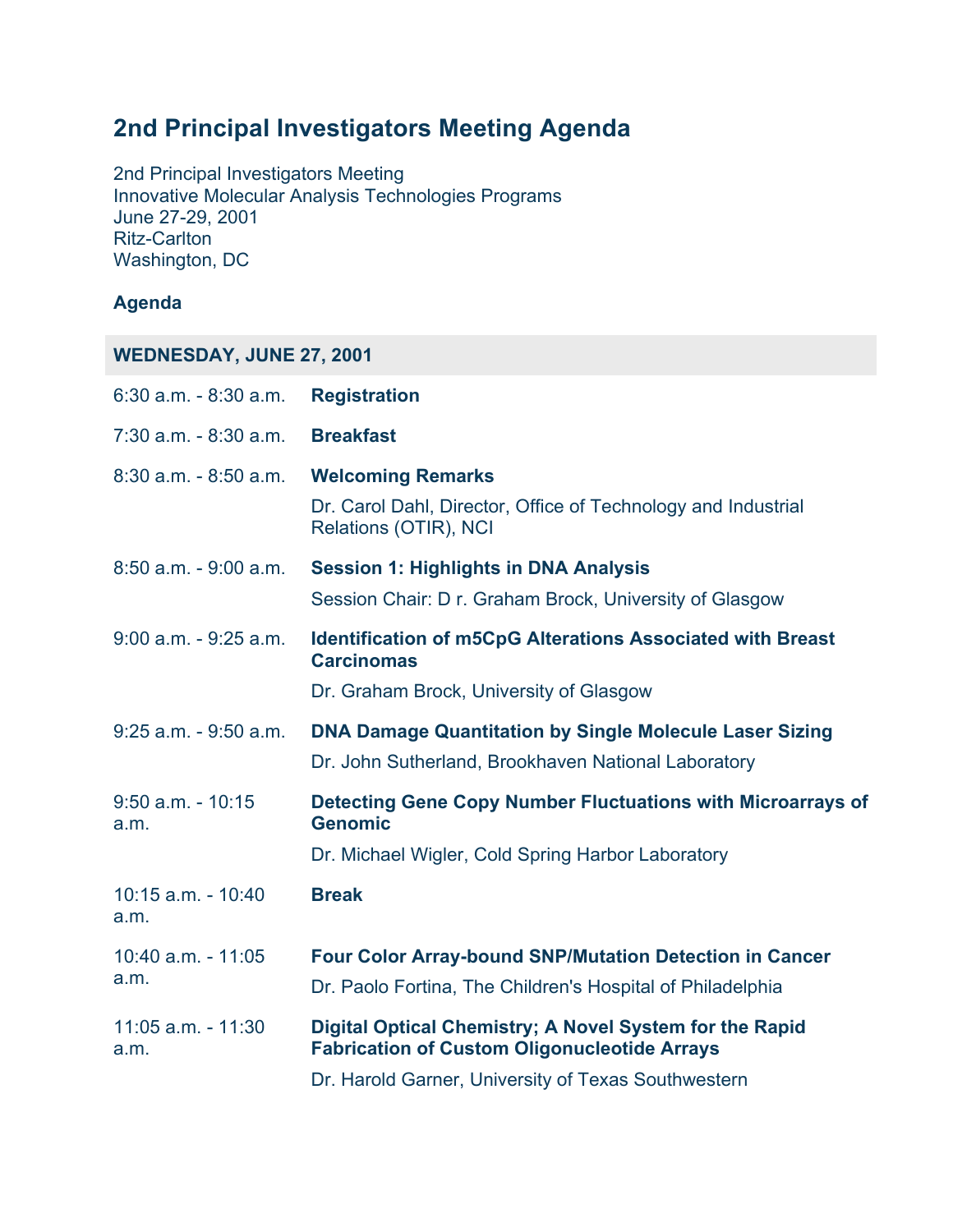| $11:30$ a.m. - $12:00$<br>noon | <b>The Early Detection Research Network</b>                                                                                  |
|--------------------------------|------------------------------------------------------------------------------------------------------------------------------|
|                                | Dr. Sudhir Srivastava, Chief, Cancer Biomarkers Research Group,<br><b>NCI</b>                                                |
| $12:05$ p.m. - 1:00<br>p.m.    | Lunch                                                                                                                        |
| 1:00 p.m. $-$ 1:10 p.m.        | <b>Session 2: Emerging Technologies for RNA Analysis</b>                                                                     |
|                                | Session Chair: Dr. Peter Tolias, Center for Applied Genomics,<br><b>Public Health Research Institute</b>                     |
| 1:10 p.m. $-$ 1:35 p.m.        | <b>Cancer Classification Based on mRNA Isoforms</b>                                                                          |
|                                | Dr. Xiang-Dong Fu, University of California at San Diego                                                                     |
| 1:35 p.m. $- 2:00$ p.m.        | <b>PNA Interference Mapping: A New Technique for RNA</b><br><b>Structural Analysis</b>                                       |
|                                | Dr. William Strauss, Harvard Institute of Human Genomics                                                                     |
| $2:00$ p.m. $-2:25$ p.m.       | <b>Strategies for Functional Cloning, Sorting and Expression</b><br><b>Profiling of Genes That May Be Relevant to Cancer</b> |
|                                | Dr. Peter Tolias, Center for Applied Genomics, Public Health<br><b>Research Institute</b>                                    |
| $2:25$ p.m. $- 2:50$ p.m.      | <b>Spectral Imaging for Phenotyping Analysis of Cancer Cells</b>                                                             |
|                                | Dr. Heinz-Ulrich Weier, E.O. Lawrence Berkeley National<br>Laboratory                                                        |
| $2:50$ p.m. $-3:10$ p.m.       | <b>Break</b>                                                                                                                 |
| $3:10$ p.m. $-3:35$ p.m.       | <b>Statistical Design and Analysis for Gene Expression</b><br><b>Microarrays</b>                                             |
|                                | Dr. Gary Churchill, The Jackson Laboratory                                                                                   |
| 3:35 p.m. - 4:00 p.m.          | <b>Web Presentations:</b>                                                                                                    |
| 4:00 p.m. $-5:30$ p.m.         | <b>NCI Resources</b>                                                                                                         |
|                                | Ms. Susan Waldrop, Director, Office of Scientific Opportunities, NCI                                                         |
| 4:00 p.m. $-$ 4:45 p.m.        | <b>Tissue Resources</b>                                                                                                      |
|                                | Dr. Roger Aamodt, Chief, Resources Development Branch, NCI                                                                   |
| $4:45$ p.m. $-5:30$ p.m.       | <b>Technology and Industrial Relations</b>                                                                                   |
|                                | Dr. Carol Dahl, Director, OTIR, NCI                                                                                          |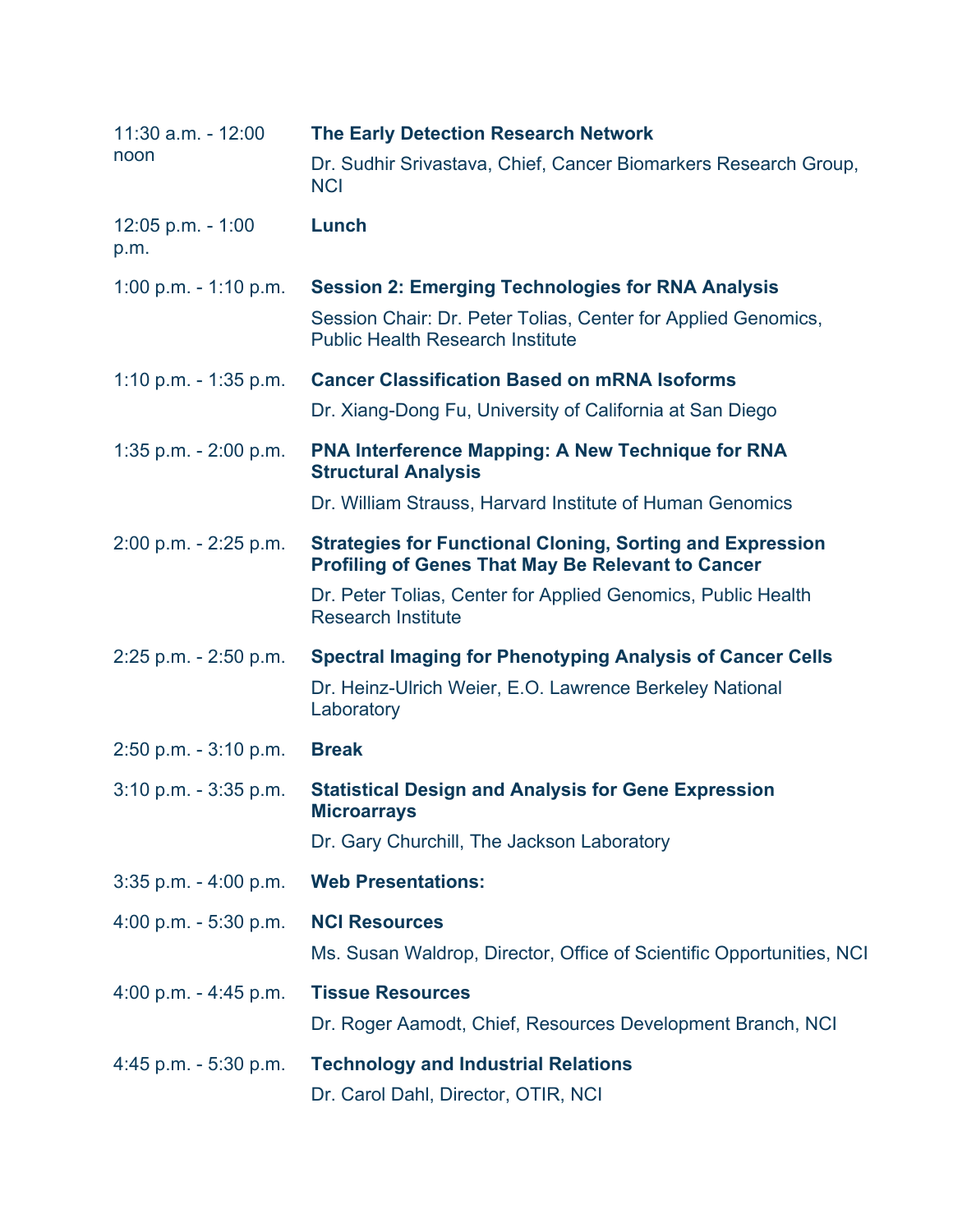5:30 p.m. - 10:00 p.m. **POSTER SESSION AND RECEPTION**

| THURSDAY, JUNE 28, 2001        |                                                                                                                                                |  |
|--------------------------------|------------------------------------------------------------------------------------------------------------------------------------------------|--|
| $6:30$ a.m. $-8:00$ a.m.       | <b>Registration</b>                                                                                                                            |  |
| $7:00$ a.m. $-8:00$ a.m.       | <b>Breakfast</b>                                                                                                                               |  |
| $8:00$ a.m. $-8:10$ a.m.       | <b>Session 3: Advances in Protein Expression Analysis</b><br>Session Chair: Dr. John Yates, The Scripps Research Institute                     |  |
| $8:10$ a.m. $-8:35$ a.m.       | <b>Protein Detection using Aptamer Beacons</b><br>Dr. Martin Stanton, Brandeis University                                                      |  |
| $8:35$ a.m. $-9:00$ a.m.       | <b>Development of Quantum Dot Based Probes for Multiplexed</b><br><b>Breast Cancer Analysis</b><br>Dr. Marcel Bruchez, Quantum Dot Corporation |  |
| $9:00$ a.m. $-9:25$ a.m.       | <b>Integrated Isolation &amp; Molecular Analysis of Tumor Cells</b><br>Dr. Peter Gascoyne, UT M.D. Anderson Medical Center                     |  |
| $9:25$ a.m. - $9:50$ a.m.      | The Single Cell Proteome Project: Cancer Prognosis<br>Dr. Norman Dovichi, University of Washington                                             |  |
| $9:50$ a.m. - 10:10<br>a.m.    | <b>Break</b>                                                                                                                                   |  |
| $10:10$ a.m. - $10:35$<br>a.m. | <b>Profiling Proteome using Multi-Dimensional Separations for</b><br><b>Protein and Peptide Analysis</b>                                       |  |
|                                | Dr. John Yates, The Scripps Research Institute                                                                                                 |  |
| $10:35$ a.m. $-11:00$<br>a.m.  | <b>Reliable Protein Identification from Stained or Unstained 2D</b><br><b>Gels using High Throughput MALDI TOF/TOF MS</b>                      |  |
|                                | Dr. Maria Pallavicini, University of California at San Francisco                                                                               |  |
| $11:00$ a.m. - $12:30$<br>p.m. | <b>Special Session: Phased Innovation Awards: Review and</b><br><b>Transitions</b>                                                             |  |
|                                | Ms. Kay Etzler, NCI Small Business Programs Coordinator, OTIR,<br><b>NCI</b>                                                                   |  |
|                                | Dr. Dan Gallahan, Chief, Structural Biology and Molecular<br><b>Applications Branch, NCI</b>                                                   |  |
|                                | Dr. Sherwood Githens, Scientific Review Administrator, Division of                                                                             |  |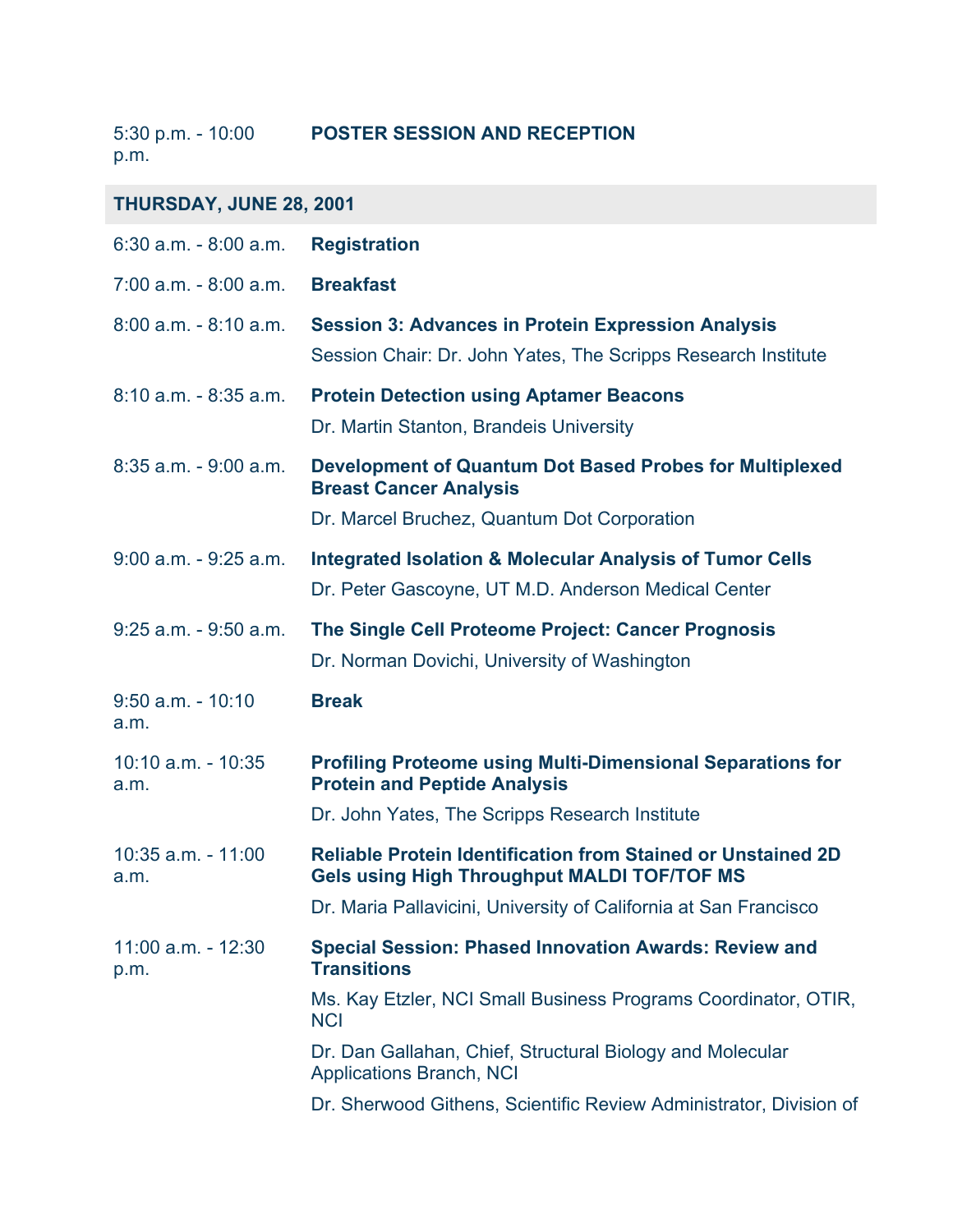## Extramural Activities, NCI

| $12:30$ p.m. - 1:30<br>p.m.   | Lunch                                                                                                         |
|-------------------------------|---------------------------------------------------------------------------------------------------------------|
| 1:30 p.m. $-$ 1:40 p.m.       | Session 4: New Strategies for Protein Structure and Function<br><b>Analysis</b>                               |
|                               | Session Chair: Dr. Brian Chait, Rockefeller University                                                        |
| 1:40 p.m. $- 2:05$ p.m.       | <b>Comprehensive Map of Cellular Protein Interactions</b>                                                     |
|                               | Dr. Brian Chait, Rockefeller University                                                                       |
| 2:05 p.m. - 2:30 p.m.         | <b>Novel Proteomics Methodologies for Examining Protein-</b><br><b>Protein Interactions in Cancer Biology</b> |
|                               | Dr. Mark Chance, Albert Einstein College of Medicine                                                          |
| 2:30 p.m. - 2:55 p.m.         | <b>Integrated Optical/Magnetic Resonance Microscopy for</b><br><b>Cellular Research</b>                       |
|                               | Dr. Robert Wind, Pacific Northwest National Laboratory                                                        |
| 2:55 p.m. - 3:15 p.m.         | <b>Break</b>                                                                                                  |
| $3:15$ p.m. $-3:40$ p.m.      | <b>Visible Animal Models of Neoplastic Disease</b>                                                            |
|                               | Dr. Christopher Contag, Stanford University                                                                   |
| $3:40$ p.m. $-4:05$ p.m.      | In vivo Imaging of Matrix Metalloprotease                                                                     |
|                               | Dr. Ching Tung, Massachusetts General Hospital                                                                |
| 4:05 p.m. $-$ 4:30 p.m.       | Androgen Receptor Bio-Chips: Yeast Based Micro-Bioassays<br>for Serum Androgens                               |
|                               | Dr. Tanya Kanigan, BioTrove                                                                                   |
| $4:30$ p.m. - 6:00 p.m.       | <b>Web Presentations:</b>                                                                                     |
| 4:30 p.m. $-5:15$ p.m.        | <b>Cancer Genomics: Molecular Signatures to Targets</b>                                                       |
|                               | Dr. Bob Strausberg, Director, Cancer Genomics Office, NCI                                                     |
| $5:15$ p.m. - $10:00$<br>p.m. | <b>POSTER SESSION AND RECEPTION</b>                                                                           |

## **FRIDAY, JUNE 29, 2001**

7:00 a.m. - 8:00 a.m. **Breakfast**